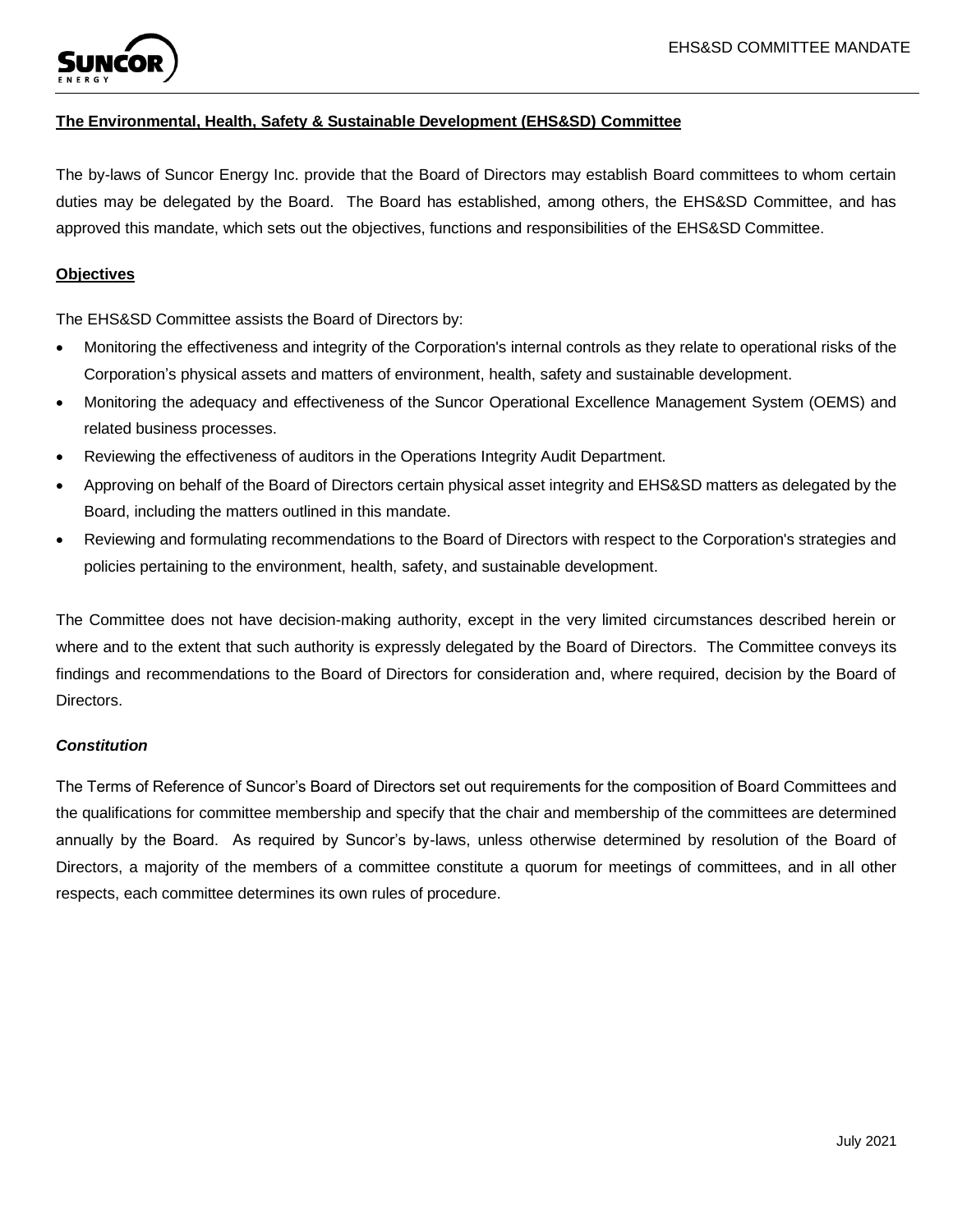

### **Functions and Responsibilities**

The EHS&SD Committee has the following functions and responsibilities:

### *Internal Controls*

- 1. Inquire as to the adequacy of the Corporation's system of internal controls as they relate to the operational risks posed by or to the corporation's physical assets and review the results of evaluations of internal controls by the operations integrity auditors. This includes inquiry as to the adequacy and effectiveness of OEMS and related business processes.
- 2. Monitor regulatory regimes and emerging trends or issues pertaining to the environment, health, safety and sustainable development which are relevant to the Corporation and its stakeholders and assess external stakeholder issues, risks and company positioning.
- 3. Review the findings of any significant examination by (i) regulatory agencies; and (ii) external auditors; concerning the Corporation's physical assets, the environment, health, safety and sustainable development matters.
- 4. Review quarterly, annual and other management reports to the Committee or the Board of Directors with respect to the Corporation's operational risks, the environment, health, safety and sustainable development performance and issues.

#### *External and Internal Auditors*

- 5. Initiate and approve the engagement, review the performance and decide on termination of the external auditors to be utilized for oversight of the corporate operations integrity audit program(s).
- 6. Review the audit scope and approach of the external auditors, and approve their terms of engagement and fees.
- 7. Review and approve the appointment or termination of the Head of Operations Integrity Audit, annually review a summary of the remuneration of the Head of Operations Integrity Audit, and periodically review the performance and effectiveness of the Operations Integrity Audit function including compliance with The Institute of Internal Auditors International Standards for the Professional Practice of Internal Auditing and compliance with ISO 19011.
- 8. Review the Operations Integrity Audit Department Charter, the annual audit plans, activities, organisational structure and qualifications of the internal auditors, and monitor the department's performance and independence.
- 9. Provide direct and unrestricted access by management and the Operations Integrity Auditors to the Board of Directors.

#### *EHS&SD Reporting and other Public Disclosure*

- 10. Review the Corporation's Report on Sustainability, including the disclosure on lobbying and carbon risk, on an annual basis, prior to public dissemination.
- 11. Review with legal counsel any legal matters having a significant impact on the EHS&SD reports.

#### *Risk Management*